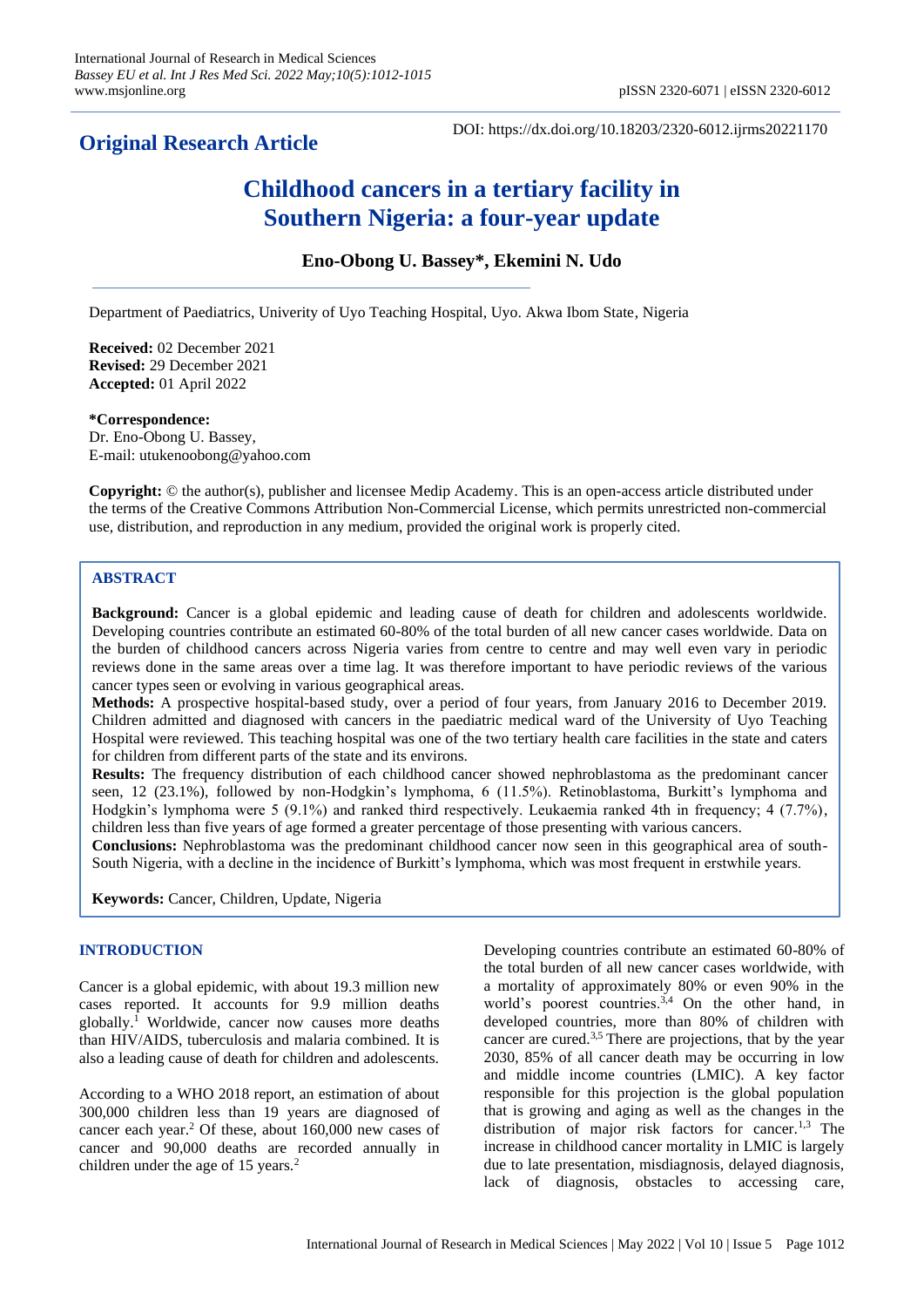abandonment of treatment, deaths from toxicity and higher rates of relapse. Most childhood cancer cannot be prevented. Hence, improving outcomes for children with cancer requires early and accurate diagnosis followed by effective treatment.

Data on the burden of childhood cancers are important for resource planning and health policy prioritisation.<sup>3</sup> It is also needful for cancer control efforts by governments, stakeholders, and the global health community. This study therefore seeks to provide data update on the prevalent childhood cancers seen in this locality, with the aim of sensitizing relevant health policy stakeholders.

#### **METHODS**

A prospective longitudinal study of all children from birth to seventeen years, admitted and evaluated for various childhood cancers in the post neonatal wards of the paediatrics department, University of Uyo Teaching Hospital over a period of four years, from January 2016 to December 2019. The University of Uyo Teaching Hospital was one of the two tertiary health facilities located within the state. It served children from all parts of the state and its immediate environs.

Information obtained on admission included age, gender, duration of illness before presentation, symptoms, clinical findings on examination, both general and systemic. The laboratory and histopathological reports as well as various imaging results that were done before diagnosis were also noted. The purposive sampling technique was employed. All children who presented to this facility with a history, symptoms and signs suggestive and associated with cancers, were assessed. General physical and systemic examination was done. Various investigations including excisional biopsies of any masses including lymph nodes, fine needle aspiration for cytology, bone marrow evaluation and other ancillary investigations such as a complete blood count, electrolytes/urea, creatinine and uric acid, liver function tests were done. Where indicated, tumour markers such as alpha feto-protein was also done. Those whose histological results confirmed the diagnosis to be cancers, were included. Excluded were those whose results were inconclusive and those whose histology reports were not confirmed to be cancer.

Children were serially registered as they came for treatment over the study period. Consent was obtained from the parents/guardian before registration. Refusal to be registered did not in any way affect management and care given to child.

Treatment modalities used were medical-chemotherapy, surgical and radiotherapy where indicated. Referrals were made to other centres for immunocytochemical analysis to delineate specific cancers, when the results obtained from ordinary stains were ambiguous. Referrals to other centres was also done when child needed treatment with radiotherapy as the University of Uyo Teaching Hospital presently lacks the facilities for such treatments.

Information obtained was entered into a Microsoft excel spread sheet and analyzed using the Microsoft excel package. The results presented in simple tables and figures.

#### **RESULTS**

Of the one thousand, eight hundred and ninety-three children (1,893) who were admitted in the study period, fifty-two (52) of these, were diagnosed with various childhood cancers, constituting 2.7% of total admissions.

#### **Table 1: Age distribution of the children, with year of diagnosis.**

| Year         | $\leq$ 5<br><b>years</b> | $5 - 10$<br><b>vears</b> | $10 -$<br>$\leq 15$<br><b>vears</b> | $\geq$ 15<br>years | <b>Total</b> |
|--------------|--------------------------|--------------------------|-------------------------------------|--------------------|--------------|
| 2016         | 3                        |                          |                                     |                    | 9            |
| 2017         | 5                        | 3                        |                                     |                    | 13           |
| 2018         | 5                        |                          | 4                                   | 2                  | 15           |
| 2019         | 3                        | 3                        | 5                                   | 4                  | 15           |
| <b>Total</b> | 16                       | 14                       | 15                                  | 7                  | 52           |
| $(\%)$       | (30.8)                   | (26.9)                   | (28.8)                              | (13.5)             | 100.0)       |



#### **Figure 1: Gender distribution per year of childhood cancers.**

Table 1 shows that children less than five years of age were the most frequently diagnosed group with childhood cancers, followed by children between 10 to 15 years of age. The age range greater than 15 years were the least frequently diagnosed. There were twenty-six (26) males, and twenty-six females (26), with a male to female ratio of 1:1, however, the gender distribution of the various cancers varied with each year with a female preponderance in three of the four years as shown in Figure 1.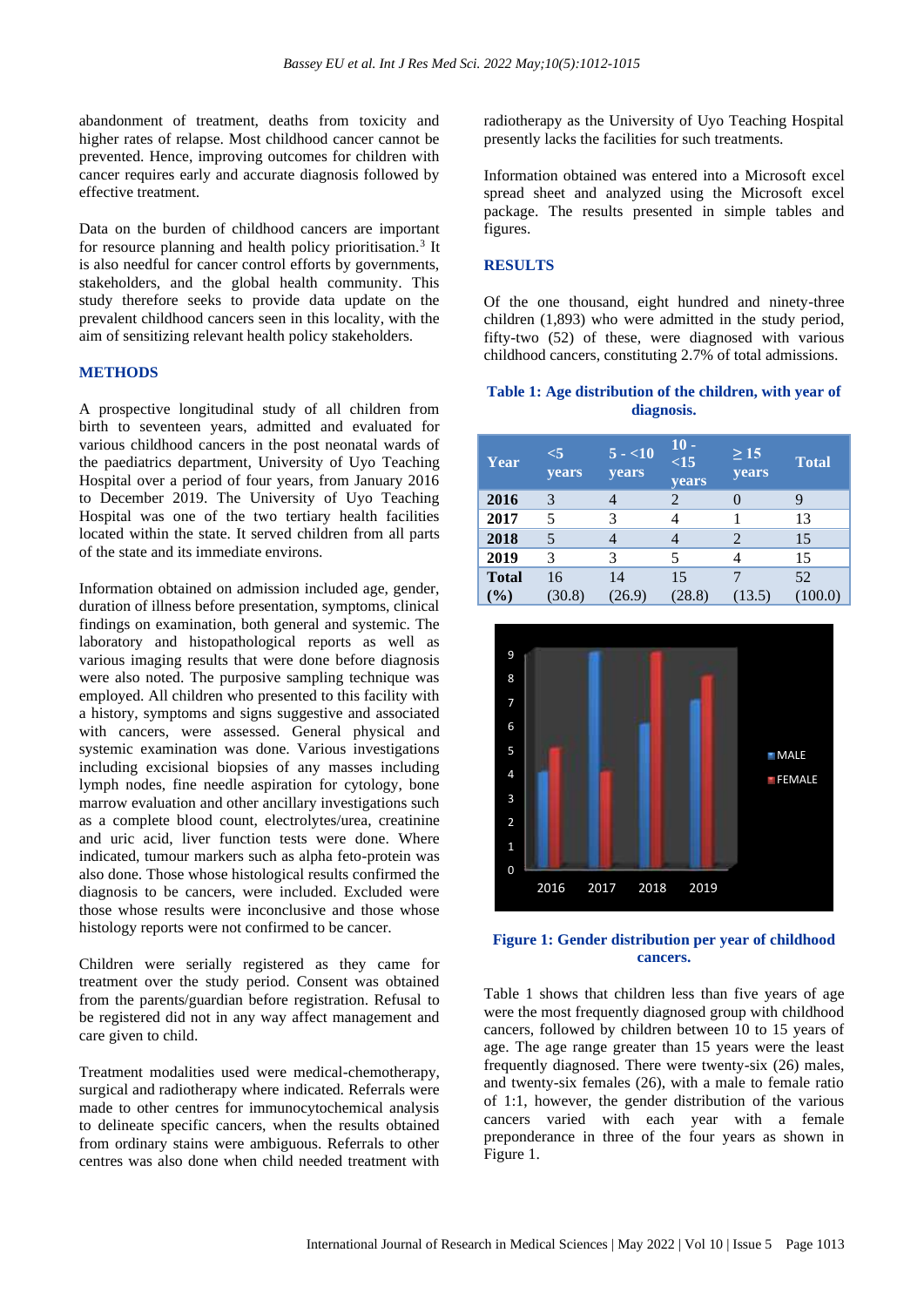The frequency of distribution of each childhood cancer showed Nephroblastoma as the predominant cancer seen, 12 (23.1%), followed by non-Hodgkin lymphoma, 6 (11.5%). Retinoblastoma, Burkitt's lymphoma and Hodgkin's lymphoma were 5 (9.1%) and ranked third respectively. Leukaemia was the 4th commonest cancer seen 4 (7.7%) (Table 2).

#### **Table 2: Frequency of the various cancers seen in the study population.**

| <b>Diagnosis</b>          | N(%)       |
|---------------------------|------------|
| <b>Nephroblastoma</b>     | 12(23.1)   |
| Non-Hodgkin's lymphoma    | 6(11.5)    |
| <b>Retinoblastoma</b>     | 5(9.1)     |
| <b>Burkitt's lymphoma</b> | 5(9.1)     |
| Hodgkin's lymphoma        | 5(9.1)     |
| Leukaemia                 | 4(7.7)     |
| <b>Rhabdomyosarcoma</b>   | 3(5.8)     |
| <b>Histiocytosis</b>      | 2(3.8)     |
| Hepatoblastoma            | 1(1.9)     |
| <b>Neuroblastoma</b>      | 1(1.9)     |
| <b>Osteosarcoma</b>       | 1(1.9)     |
| Sacrococcygeal teratoma   | 1(1.9)     |
| Polycystic astrocytoma    | 1(1.9)     |
| <b>Unspecified</b>        | 5(9.1)     |
| <b>Total</b>              | 52 (100.0) |

#### **DISCUSSION**

Data on the burden of childhood cancers across the country varies from centre to centre. In Uyo, Nigeria it constitutes a burden to the healthcare system. This present study shows an increase in the annual rate of reported cancers in this centre, 13.5 per annum in contrast to an erstwhile study which was 10.5 per annum.<sup>6</sup> This is however much lower than 23.0 cases per year reported in Jos, Northern Nigeria.<sup>7</sup>

The yearly increase in the number of cancer cases presenting to this hospital aligns with the report that the burden of childhood cancer, incidence and mortality was on the increase especially in low- and middle-income countries.1,3 It could be a reflection of the slight increase in cancer awareness, availability of many primary, secondary and private-owned health facilities and a higher index of suspicion among medical practitioners. It could also be suggestive of better diagnostic facilities.<sup>4</sup> Increasing number of childhood cancers might also be a reflection of an epidemiological transition that is seen, where as a low socio-demographic index country like ours develops, the burden of infectious diseases tends to decline while, the burden of non-communicable diseases like cancers, tend to rise.<sup>3</sup>

There was a higher frequency of cancer cases among children under five years in this study which could be explained by the fact that a greater number of embryonal tumors such as nephroblastoma and retinoblastoma are commoner in this age group. Also, the predominance of these cancers in the first year of life was consistent with postulations linking prenatal influence and genetic susceptibilities.<sup>11</sup> Vast majority of childhood cancers do not have a known cause, while familial and genetic factors were identified in 5 -15% of childhood cancers. In <5% of cases, some environmental and exogenous factors such as prenatal exposure to tobacco, radiation or certain medications were implicated.<sup>12,13</sup>

Chronic infections like HIV, EBV and malaria infection were other risk factors implicated for childhood cancers.10,14 There was need for an even greater increase in cancer awareness and establishment of more health facilities in the developing countries. This was expedient because more than 80% of children with cancer have no access to treatment even though many childhood cancers would be amenable to cure with simple treatment regimens if detected, diagnosed and treated early enough.<sup>4</sup>

This study highlighted nephroblastoma (23.1%) as the commonest childhood cancer that presented in the study period, agreeing with Ocheni et al in South-Eastern Nigeria, who also noted that nephroblastoma seemed to be on the relative increase.<sup>8</sup> Nephroblastoma remained one of the most curable cancers in children, especially if diagnosed early. Its incidence in developed countries did not exceed 6-7% however, in some African countries it was reported as one of the most common cancers exceeding  $10\%$  of all paediatric cancers.<sup>9,10</sup>

The predominance of nephroblastoma now seen in this centre varied with an erstwhile study which recorded lymphomas as the most prevalent cancers seen then.<sup>6</sup> Of these lymphomas, the Burkitt's variant was the commonest type.

Non-Hodgkin lymphoma was the second most frequently diagnosed cancer in the present study and the slight male preponderance was in line with reports from other centers within the country.<sup>4,11</sup>

The unavailability of some special screening histological stains used to delineate some cancer types including lack of radiotherapy may be considered a limitation of this study, as the few cases referred to other centres, could give an inadvertent skew to the occurrence of some childhood cancers documented in this study.

#### **CONCLUSION**

Nephroblastoma was the most prevalent childhood cancer seen in the study region over the period, while Burkitt's lymphoma which hitherto was most prevalent is on the decline. Creating and strengthening existing cancer registries and databases would help cancer research, and information-gathering. Raising community awareness of the existence of childhood cancers would help tackle ignorance, negative cultural and religious beliefs that